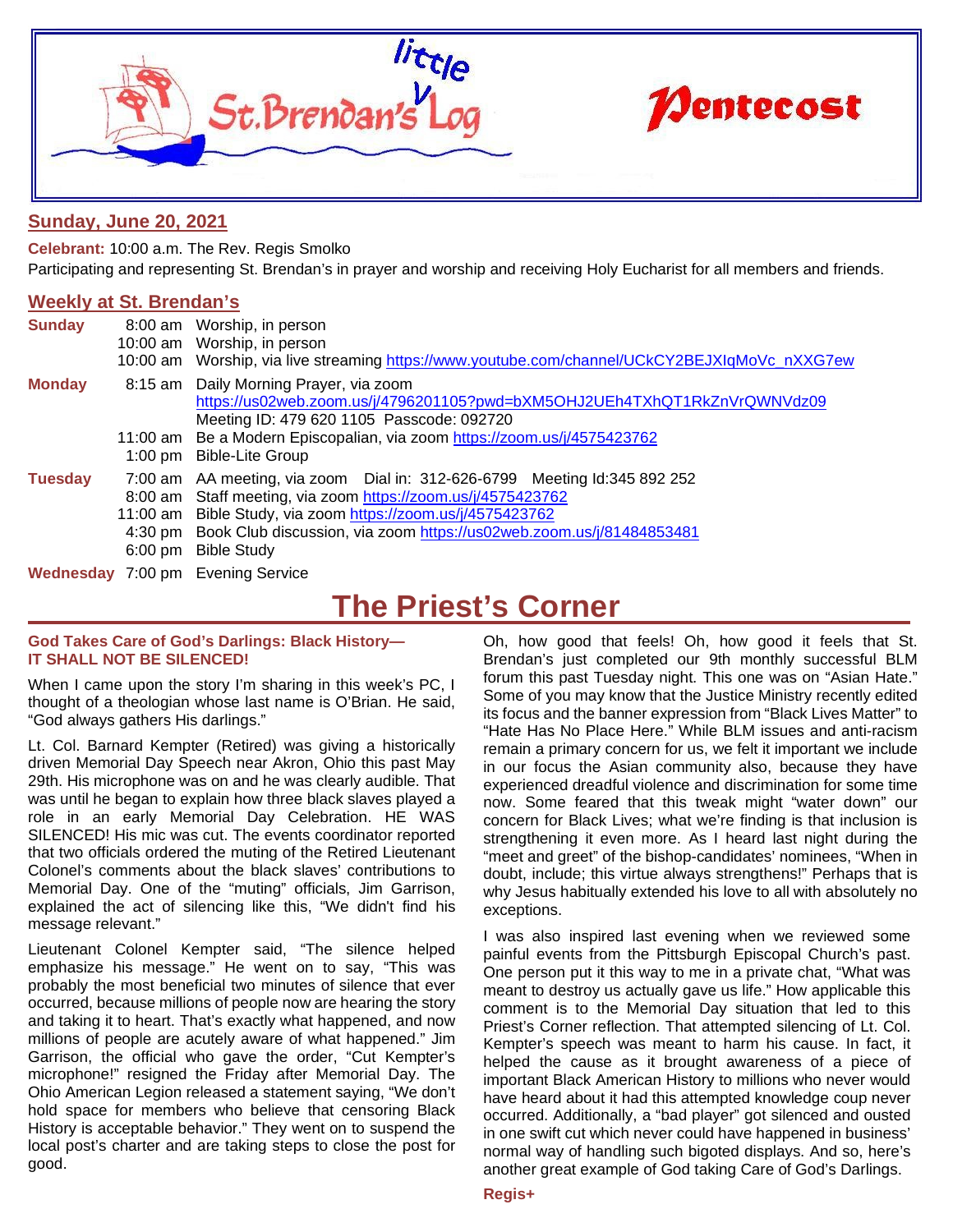### **Annual Parish "Pic-in-ick" and Liturgy by the Lake 10:00 am, THIS Sunday, June 20. Here are the details.**



- The 8:00 am Eucharist service will be held at church.
- Kids are welcome.
- Eucharist will be celebrated 10:00 am at Latham Shelter.
- The picnic meal will follow the service. Please bring your own chair/s or blankets.
- We will respect everyone's personal judgement in respect to COVID 19.
- Those who prefer to bring and consume their own meals are welcome to do so.
- There is no rain date scheduled.
- If the picnic is cancelled, you will be notified by 8:00 am. The 10:00 service will then be at St. Brendan's, minus live-streaming.

**HOLD THE DATE:** Our next Forum will be held on Tuesday, July 15 at 7:00pm. Liv Bennett, a community activist, who represents District 13 of Allegheny County Council and is chair of the Public Safety Committee, will speak on the new Independent Police Review Board of Allegheny County. Save the date on your calendar for this informative and important event. More details to come soon.

# **Children's Corner**

## **Roller coasters, turbulent seas, and faith.**

Do you like roller coasters? The  $\varsigma/\rho\rho\overline{\rho}OW^{WW}$  climb up the track, listening to the chain clink, clink, clink, and the jerking of the cars and how loose they feel when you are being jerked, slowly to the top and then the sudden  $\mathbf{w}_i$ the other side.

The ups and downs of a roller coaster scare me and make my hair stand on end. **But we are seen but how would you know my** hair is usually standing on end! And hopefully you will NEVER see me screaming in fright from being turned upside down.





In this week's gospel, the disciples are with Jesus, and while they are in a boat "going to the other side" (which means they are leaving one side of the Sea of Galilee and heading to the other shore) they get afraid and are

a bit upside down. If you look on a map, this is not a far trip, but because of the winds, this sea gets a lot of storms and on this night, the Sea got very rough. There were white caps and water was splashing into their boat.

Now they were not going very far because this sea is not very big, but they were far enough away from shore not to see a safe harbor. And Jesus was exhausted. He had been preaching and teaching, walking and healing, and he quickly fell asleep. And he was sleeping like a log. Nothing was bothering his slumber.

### $U$ ntil  $\ldots$

The disciples woke him up. The said, don't you realize what is happening? Can't you feel the storm

around us? Don't you care that we our boat might sink, and we will drown? Don't you care about us? They were running around, and hollering, and stirring everyone up, they were really afraid.

So, Jesus stood up. He said to the wind, "Peace, be still" and all of a sudden. Everything. STOPPED.

Then he looked at the disciples and asked them, "Why are you afraid? Have you still no faith?" The disciples looked at one another and scratched their heads. Not because he had asked them if they had no faith but at what he had done. And they asked each other, who is this man that even the wind obeys his commands?

So, next time you get to ride on a roller coaster, or any ride that gives you a scare, think of the disciples and their fears. They had Jesus with them, and they were afraid. Do you remember Jesus is with you when things go  $\frac{1}{110}$  and  $\mathrm{down}$ 

### **Peace, Julie+**

**Justice Ministry notes:** As of July 1, I will step down as chairperson from the Justice Ministry. It is with mixed emotions, but I find that I do need to create more balance in my life. I plan to continue playing an active role in this Ministry. Ginny Volponi has agreed to be our new chairperson. I know Ginny will do a great job leading us in our quest to continue our fight for social justice! Thank you, Ginny, and congratulations!



On another note, the Justice Ministry held its first Annual Retreat last Friday. Lot of energy and great ideas. Stay tuned. Donna Aiello



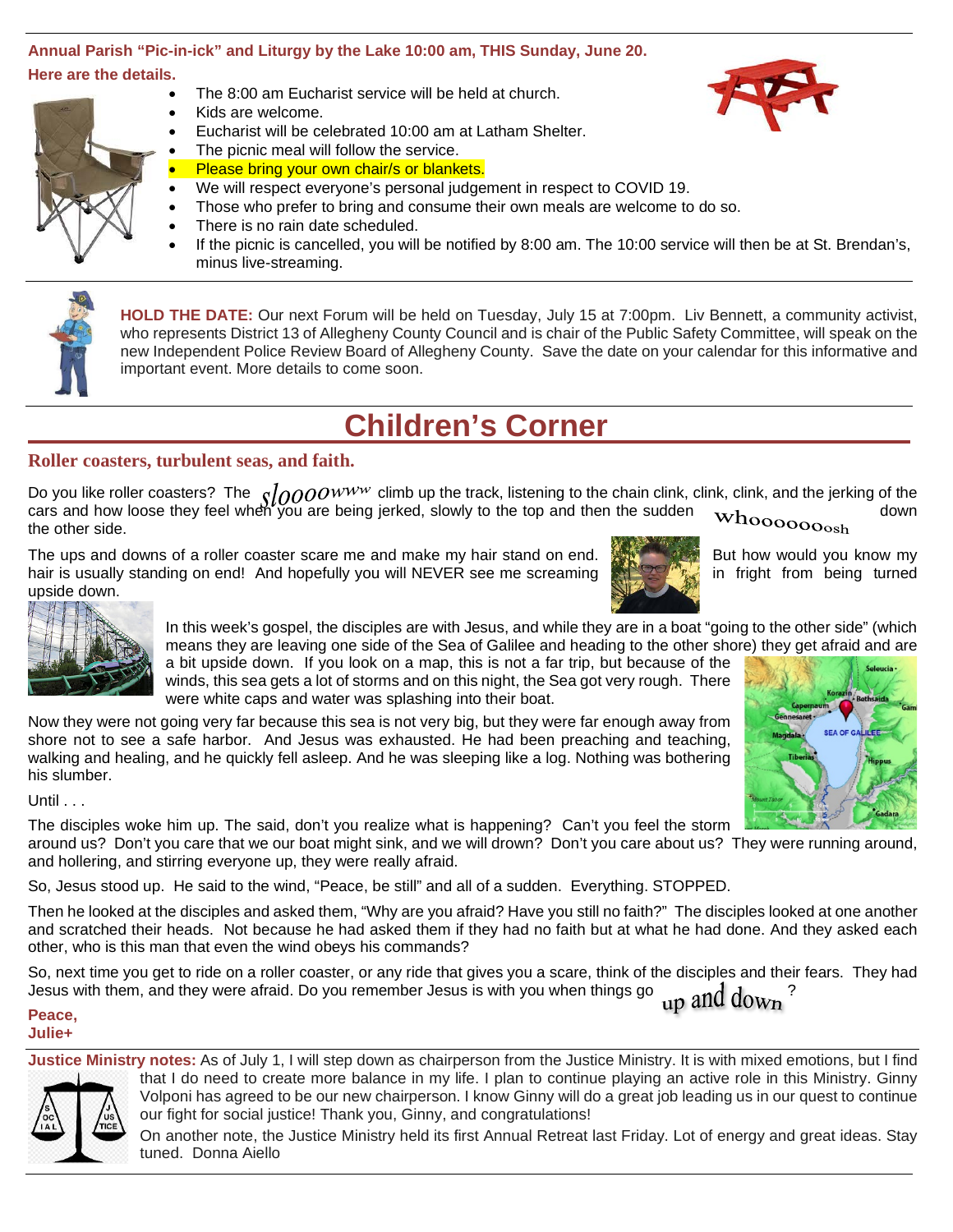

### **We celebrate the July Wedding Anniversaries**

19 Michele & Larry Greer 27 Lizz & Eric Helmsen

1 Karen & Dean Peters 7 Sara & Matt Byrne 14 Julie Smith & Colette Salter



### **We celebrate the July Birthdays**

- 
- 11 Alan Schneider 12 Bob Smith 14 Naomi Getty 17 Daniel Schantz<br>18 Ellen Groves 18 Emmalynne Waseleski 19 Chris Botti 19 Daniel Douds
- 
- Michael Waseleski
	-
- 
- 
- 18 Emmalynne Waseleski
- 27 Richard Gordon 28 Colette Salter 29 Allison Kline 31 Todd Douds
- -
	-
	-
- 3 Evie Burdette 4 Neil Galone 7 Anne Semmler 10 Sharri Tarrant
	-
	-

**CRIES Advocacy (Christian Response In Emergency Situations),** donates 10% of our pledged income. This week we are supporting homeless women at Miryam's Kitchen.

# **Senior Warden's Corner**

Even if you are not a sports fan, common sense will tell you that "taking your eye off the ball" is generally not a good idea. You may also recognize that, when a sport like football or tennis or baseball is played at a high level, such mistakes almost never occur because players aren't concentrating on the game. Instead, the issue is that they are already thinking ahead to the next shot, the next run, the next throw. Unwisely, they steal a glance downfield or across the court to refine their tactics. For that brief moment, the ball is no longer their primary focus, and by the time they go back to try to locate it, … well, disaster!

Just hold that thought for a moment.

Our Discernment Committee met for the first time on Wednesday evening. They are a wonderful group and deserve our thanks for stepping up to lead our efforts. The first stage in the process, as I explained in a letter in the spring, consists of the parish as a whole learning more about itself—its demographics, its mission, its goals. This takes time and it will be weeks before we are ready to go public with a detailed written picture of who we are and where we hope to go in the future. The work to get us to that point will demand our time and our full attention—both of which, as

Brendanites, I am sure we will give as generously as we are able.

There is a potential pitfall out there, however. Knowing that, further along in the process, we will begin the search for a new priest-in-charge, we may, like over-eager athletes, take our collective eyes off the ball. We may begin to worry now about candidates and criteria and questions—and in the process, short-change the all-important discernment discussion.

The members of our Discernment Committee fully understand that their first task is to catch the discernment ball. They are going to focus squarely on that challenge and they need our help to do so. My appeal to you is that you respect that "one-job-at-a-time" approach and do all that you can not to skip over the important work of discernment in an effort to embark prematurely on the recruitment of a new priest-in-charge. The writer of Ecclesiastes famously reminds us that "to everything there is a season"; this is the season is for discerning God's will for St. Brendan's, not for worrying about search criteria or candidates.

**Tim Austin**



St. Brendan's has resumed the **weekly Wednesday evening service at 7:00 pm** in the chapel. The short service (approx. 30 min.) will follow closely Evening Prayer from the Prayer Book. Communion will be offered at the end of the service. The format will be similar to the monthly Taize service from 2019 but without music. For more information email Rev. Darrell a[t johnsdj31@verizon.net.](mailto:johnsdj31@verizon.net) Please join us for a quiet, peaceful, midweek break. (Masks and distancing will be observed.)

## **Upcoming Events from our Neighbors**

**June 23 at 1:00 pm:** Webinar on Climate Change, the Environment, and Your Congregation: A Data-Grounded Approach, sponsored by The FaithX Project.

Go to <https://faithx.net/events/> for more information and to register. Registration limited. \$19.95 per person.

**July 26-29:** Diversity Forum 2021 -- Dismantling Oppressive Systems; Building Just Communities, sponsored by the University of Pittsburgh's Office for Equity Diversity and Inclusion. To register, go to [https://pitt.co1.qualtrics.com/jfe/form/SV\\_6ExvzI1cevgmNlY.](https://pitt.co1.qualtrics.com/jfe/form/SV_6ExvzI1cevgmNlY) Free to participants.



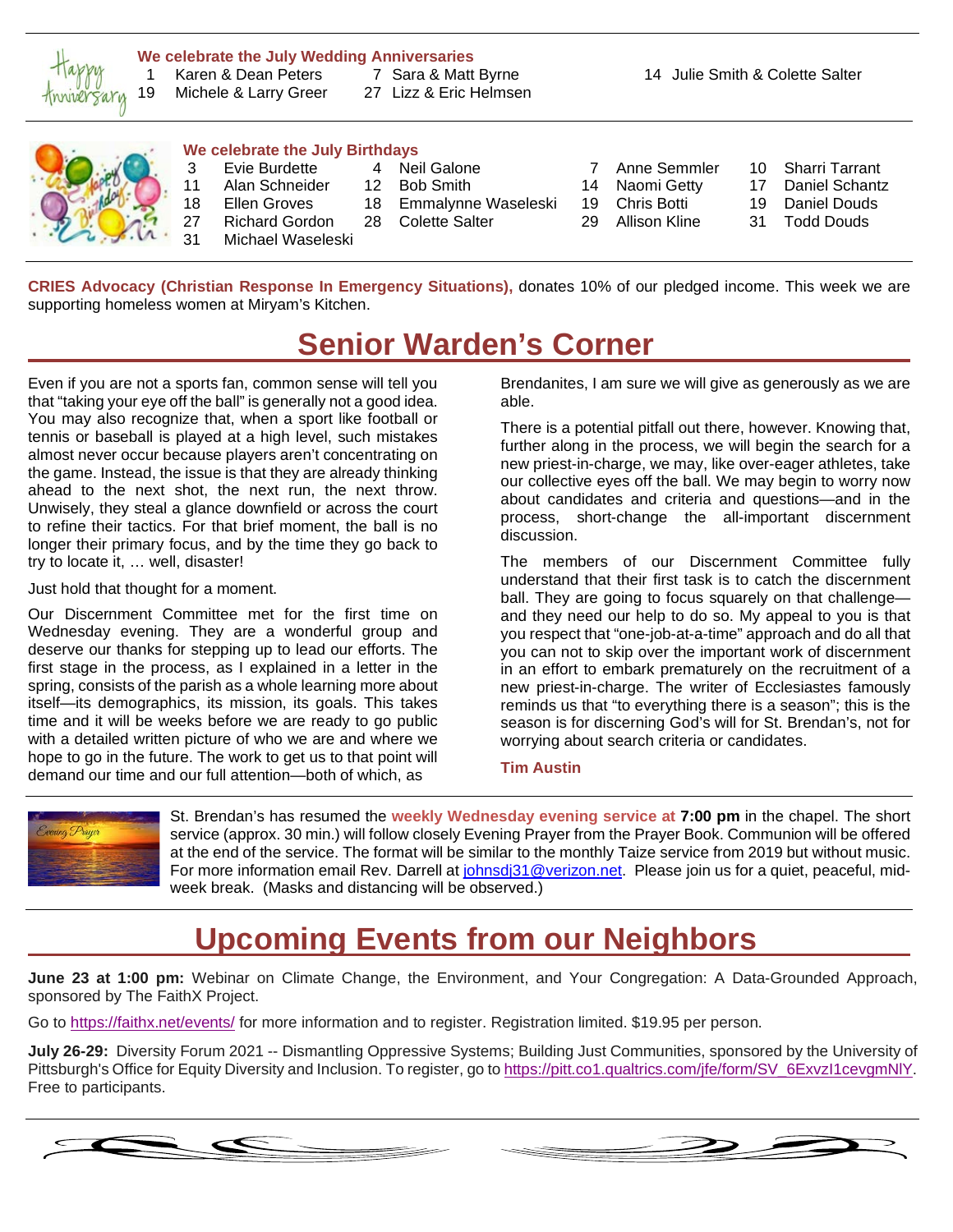## **Requested Prayers:**

For the members of St. Brendan's: Rosie and Rodge Wood, Larry Tarrant, Wesley Bell, John Jacobs, Matthew, Larry Toler, Mark Shoemaker, Dr. Ken Judson and Mark Kinley.

For our parents, especially; Sandy Martin, Ray Militzer, Naomi Getty and Lenora.

For our family members, especially; Linda Ahlbrand, Steve Parsons, Geoff Wood, Lane, David, Marie Hazelton, Patrick Schantz, Tom Groves, Nathan Schlumpf, David Pingree and Robert Donato.

And for our friends, especially; Dave Frazier, Jane Young, Sherri Hilbert, Joan Gonzales, Heather and Dan Houle.

We pray for all who have died, especially Carol Hughes and Larry Tourangeau.



## **Dear Friends of St. Brendan's,**

St. Brendan's Episcopal Church would like to thank, and request your prayers for, the following parishioners and friends or family of parishioners. Each is a medical professional or an emergency first responder who is helping people cope with the Coronavirus outbreak. They are using their skills and risking their own well-being by tending to those whose health has been threatened.

We are grateful for their selfless dedication and ask that God watch over them, keep them safe and give them both strength and rest. We hope that you will join the church in thanking and praying for:



## **Prayer for our medical personnel and first responders.**

Lord, please bless and care for all healthcare workers and first responders. Grant them wisdom, knowledge, skill and compassion so that they may be instruments of Your healing power for those they serve and care for. Give them strength and support. May they be able to do their work in a spirit of love and kindness and mercy. Keep them safe and well as they make personal sacrifices on behalf of Your community. Amen.